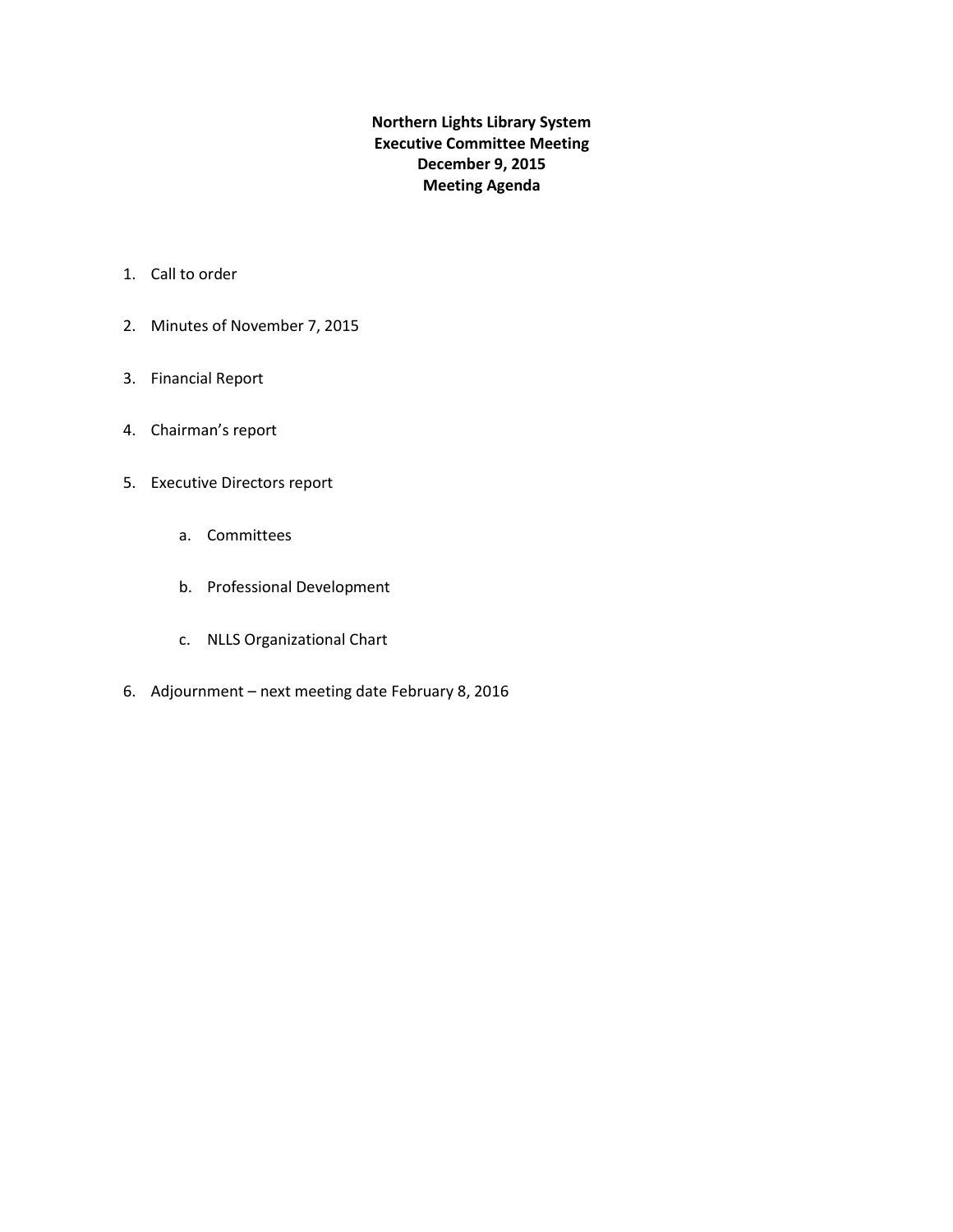## **Executive committee Meeting December 9, 2015 Meeting Minutes**

Present: Stephen Dafoe, Laurent Amyotte, Jim Cheverie, Vicky Lefebvre, Wayne Bokenfohr,

Greg Barr

Regrets: Arnold Hanson, Steven Schafer, Dianne Ross

Guest: Mauren Penn

Staff: Patty Mathiot, Julie Walker, Wei Xuan

- 1. Meeting called to order at 5:10 pm
- **2.** Agenda additions 5.c in camera, 7. LMAC report **motion to approve the agenda as amended moved by Wayne Bokenfohr – carried**
- **3.** Minutes of November 7 there were no changes. **Motion to approve the minutes of November 7, 2015 moved by Laurent Amyotte – carried**
- **4.** Financial Report Patty provided a copy of the 2014 Trial Balance and the 2015 trial balance for comparison from last year to this year. Also a comparison to the 2015 budget showed that some lines were over budget and there are many lines that are under budget. Favorable comments were received in Morinville regarding the 2016 budget. **Motion to approve the financial report as presented moved by Greg Barr, 2nd Wayne Bokenfohr – carried**
- 5. Chairman's report Arnold sends his regrets and there was no report forwarded.
- 6. Directors report
	- Julie talked about the ministers awards. The libraries should have received a copy of the award application as well.
	- Would like to received blurbs and photos of Executive Committee members, LMAC Executive, Library Managers and NLLS board.
	- FOIP Joan Dunlop does a FOIP specific program for libraries. Session can hold up to 30 people at a cost of \$5000.00 which will be held at NLLS for a full day session. The executive would like to see someone at NLLS take the training and then hold the sessions instead of having to hire someone. Julie will be attending a 3 day training session. New hires at NLLS will need the introduction training. This will be put on the agenda for LMAC. Create a manual after the session for ongoing training.
	- Budget approval letters received have been in favor of the 2016 budget. Will have to do a county presentation at Sturgeon County.
	- TAL online will be discontinued in 2016. There is a motion to temporarily suspend TAL policy. TAL members wished to continue with the databases but OCLC and VDX was not looked upon favourably as an ILL discovery tool and as a result TAL members decided that a committee should be struck to source different alternatives.
	- Credit Cards The current limit on the credit cards is \$20,000.00, Julie has sourced out various credit cards for points or cash back. The one with the most benefits is the RBC Avion out of Lloyd with up to a \$50,000.00 limit with an option to get cash back once a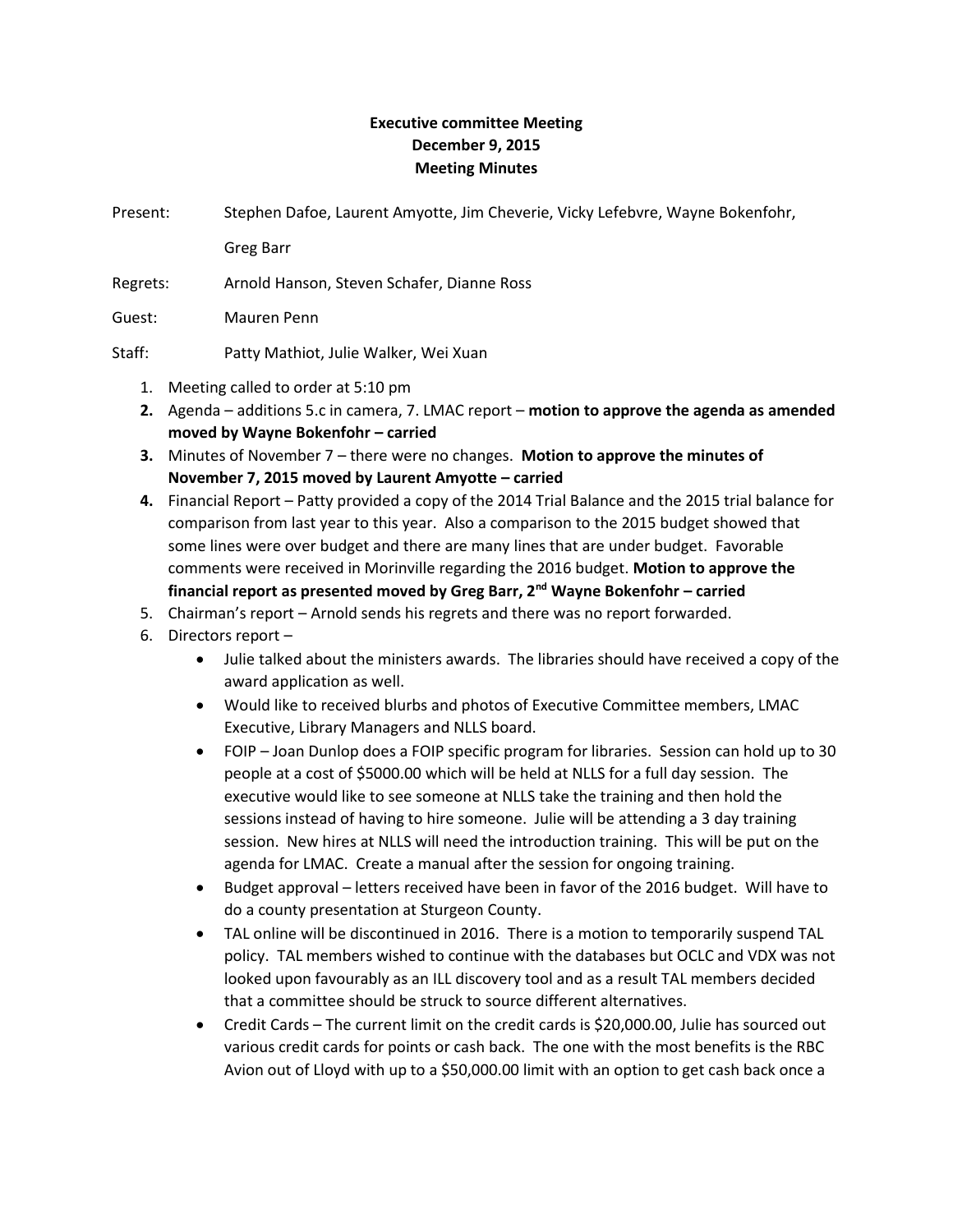year. The cost is \$120.00 for the first card and \$50.00 for each additional card. Will need approximately 5 cards.

• Village of Andrew – the library board is doing a presentation to council to join NLLS. **Motion to accept the Director's report moved by Pat Gordeyko, 2nd Laurent Amyotte – carried**

**Motion to move credit cards to the RBC Avion card with a limit of \$50,000.00. With a fee of \$120.00 for the first card and \$50.00 for each additional card up to a limit of 5 cards in total. Moved by Greg Barr –carried.** Audit report to see how the points are accumulated and redeemed. Certain value accumulated, put into budget for next year redemption or cash payout. Will this need to be reflected in policy.

- Lamont three employees went to Lamont for training and consultation. Arnold and Julie will be going in 2016. Julie spoke to the one board member so everyone is on page. Recommend a reduction in fees for 2016.
- Wei is leaving NLLS to become an academic librarian.
- April  $4<sup>th</sup>$  there is a conference through PLA with sessions that pertain to the Director and would benefit the position. The Executive would like to see a Directors report in her absence or a designate at the meeting.

a.Committees – governance

- There are 7 members signed up with PLSB staff. Julie would like to split the group in to 2. One group to work on HR policies and the other group to work on Admin policies.
- Need to establish terms of reference Roberts Rules of Order
- Look at what NLLS has for policies and what is missing
- Ask Bonnie what they see as needed policies
- Look at other board policies in Alberta ( Julie has from Marigold)
- Create a mailing list for the Committee (Jan/Feb) become acquainted with policies, recommend to compare policies.

b.Professional Development

- Have PD time at all NLLS board meetings. Quick 30 minute training about libraries
- Examples how is NLLS financed. Pick a topic and have Admin determine if it can be done in house or if it needs to be sourced out.
- Motion to endeavour to have PD at every board meeting with the Director to determine who and how it can be done moved by Greg Barr – carried
- Ask from the floor topics for next PD to give time to bring questions for a more rounded discussion.
- Have the board prioritize topics
- Budget for the Director for professional development The Director will need to talk to the Board Chairman – The Executive would like to know what is being done. There is a budget line for PD for the Director.
- Would like to have staff and board members come back with feedback about their PD and what was learned.